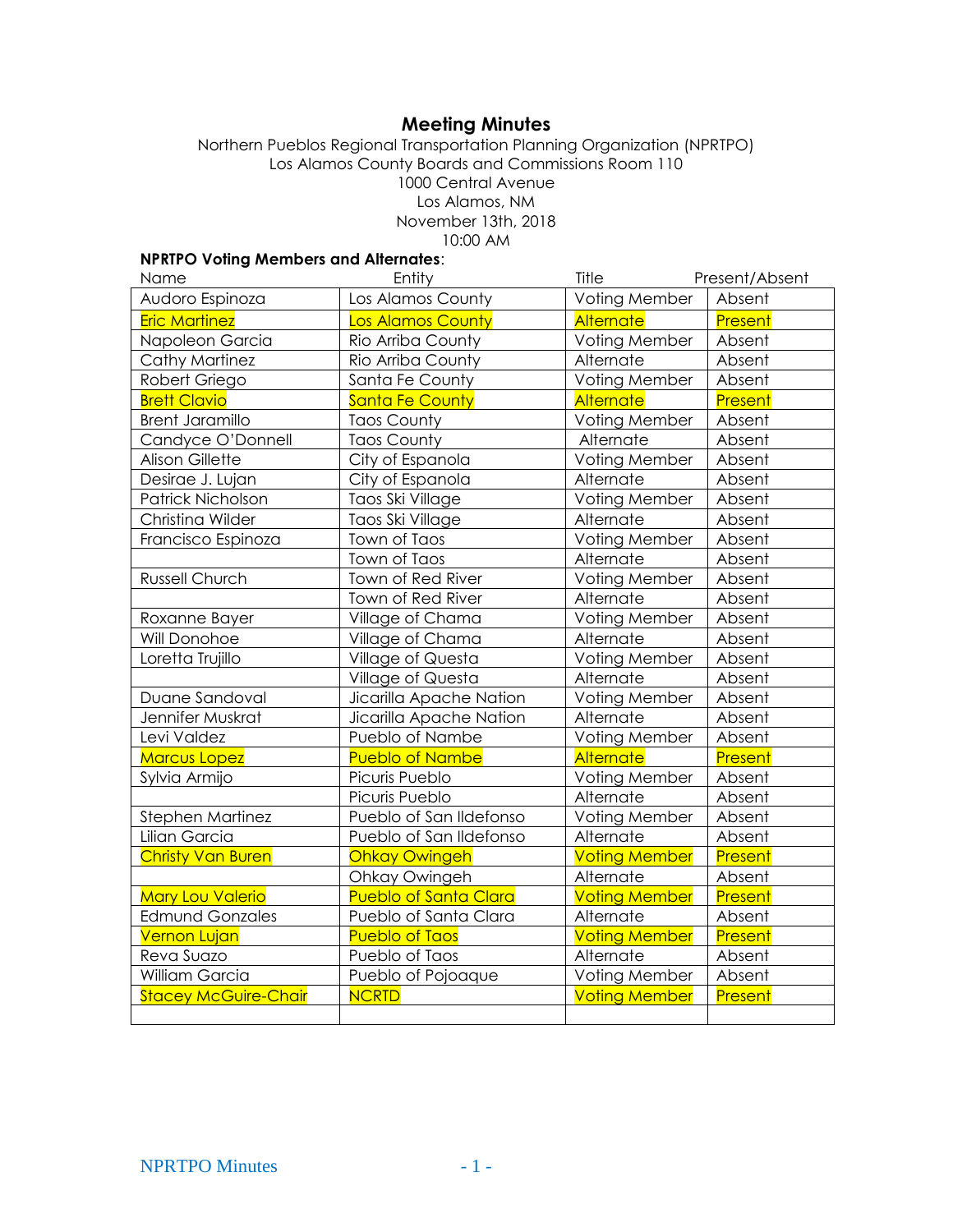## **NCNMEDD/NPRTPO Staff**

Dennis T. Salazar NCNMEDD – RTPO Program Manager/Planner Eric Ghahate NCNMEDD – Community Development Director

## **NMDOT Staff**

Jason Park NMDOT Vijay Ummadi NMDOT

Ron Shutiva NMDOT Tribal Liaison

## **Guest Members**

Sandra Maes Rio Arriba County Annette Granilo **Los Alamos County** Linda Perry Town of Taos Matthew Foster **RMYC** Yolanda Acosta Town of Red River Callie French NM-LTAP Ben Lujan **Chkay Owingeh Pueblo** 

Desirae Lujan Los Alamos County Cevero W. Caramillo *Jicarilla Apapche Nation* Marcie Davis **Santa Fe Recovery Center** Kate Kendall Santa Fe Recovery Center

## **I. Call Meeting to Order**

The Meeting was called to order at 10:17 a.m. by NPRTPO Chair Stacy McGuire, NCRTD.

#### **II. Pledge of Allegiance**

#### **III. Welcome and Introductions:**

Individual introductions were conducted by each NPRTPO member and guests. Chair Stacey McGuire also sent out a "Thank You" to Los Alamos County for hosting this meeting.

## **IV. Approval of the Agenda:**

Chair McGuire, called for a motion to approve the agenda

Eric Martinez, Los Alamos County, made the motion to approve the agenda; the motion was seconded by Mary Lou Valerio, Santa Clara Pueblo. The motion passed and all voted in favor.

## **V. Approval of the Minutes: October 3rd, 2018 – Hotel Santa Fe, (hosted by Picuris Pueblo)**

Chair McGuire called for a motion to approve the minutes as submitted. Christy Van Buren, Ohkay Owingeh, made the motion to approve the minutes as submitted; the motion was seconded by Eric Martinez, Los Alamos County. The motion passed and all voted in favor.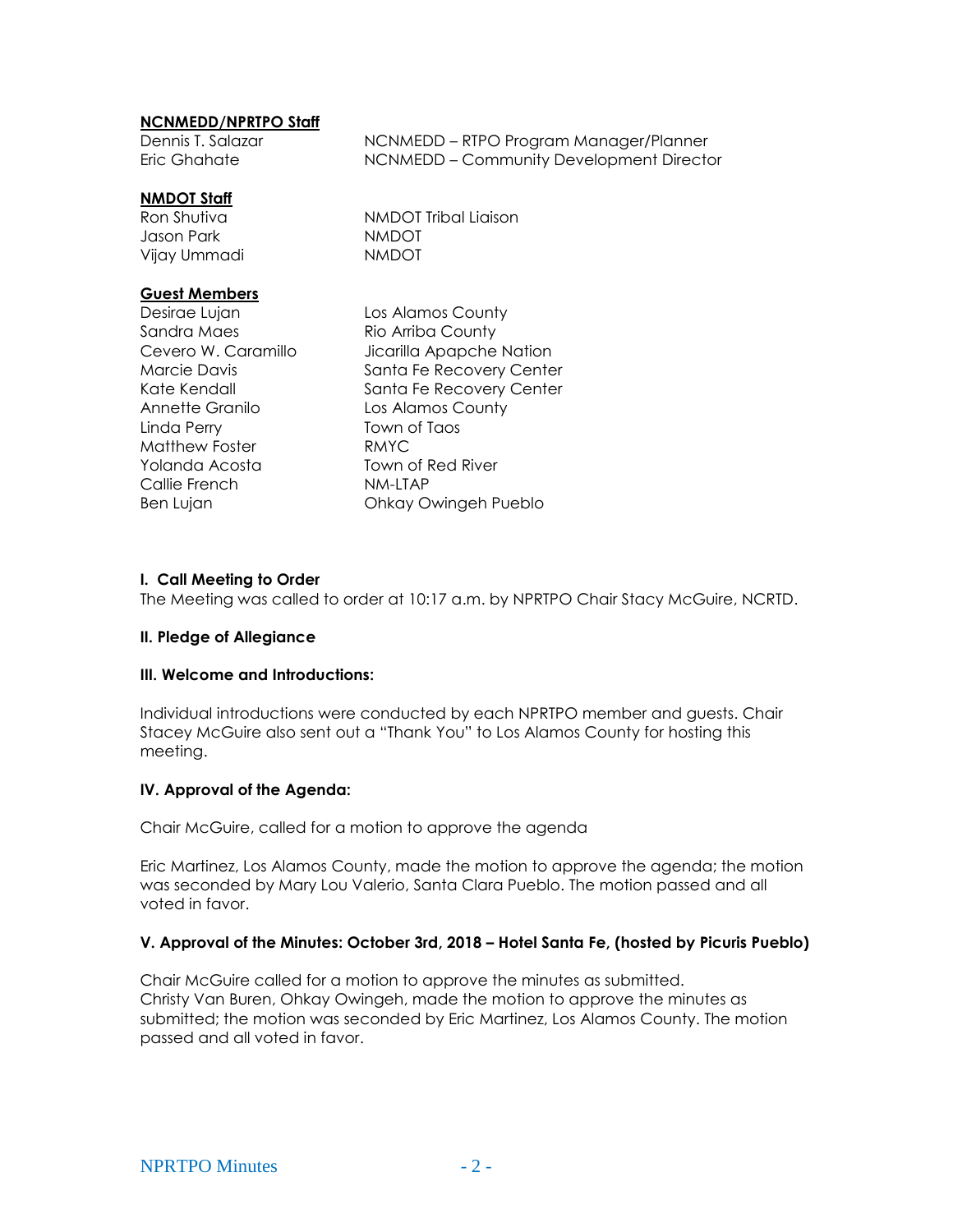#### **VI. Public Comments/Board Member Comments**:

Chair McGuire called for any public comment.

No Public Comments

## **VII: NPRTPO Sub-Committee Establishment: Technical Focus, Tribal Focus, Meeting/Workshop Considerations (Eric Ghahate, Community Development Director, NCNMEDD)**

NCNMEDD Community Development Director Eric Ghahate brought up the discussion of possibly forming Sub-Committees to be able to have the opportunity to tackle specific areas in the NPRTPO Region. Mr. Ghahate advised that it may be a benefit to have technical sub-committees that focuses specifically on Tribal, Technical and other areas that the membership may consider. This could possibly enhance the purpose and quality of the RTPO. There was discussion around the room regarding this subject. Mr. Ghahate advised that he will be putting a survey together and this could possibly be further discussed or voted upon at our next NPRTPO Meeting. Members were open to this suggestion.

#### **VIII. Local Technical Assistance Program (Callie French, Program Manager, University of New Mexico):**

Ms. Callie French from the NM-LTAP Program gave a presentation regarding LTAP Overview and what it entails and the specific trainings involved. Per Ms. French the LTAP can create trainings as to what members feel would be beneficial, they then would charge a minimal fee. There was a Question/Answer period from members across the room inquiring about specifics. Ms. French gave her contact information and advised she will be reaching out and send out further information regarding various possible training opportunities.

## **IX. FY 18 Transit Review and Prioritization (Deborah Bach, Rural Transit Programs Supervisor Transit and Rails Division)**

Mr. Jason Park from NMDOT opened up the floor speaking about the 5310/5310 Transit Review and Prioritization and gave a brief rundown to presenters requesting funding.

Rocky Mountain and Santa Fe Recovery both gave presentations requesting funding from the 5310 Fund. Score sheets were handed out to the membership to rate each of the presentations.

Atomic City Transit, Town of Red River Public Transit, Ohkay Owingeh Pueblo and NCRTD gave presentations requesting funding from 5311 Fund. Score sheets were handed out to the membership to rate each of the presentations.

Once the presentations were complete Mr. Ghahate then advised that the scores will be calculated and NMDOT will be advised.